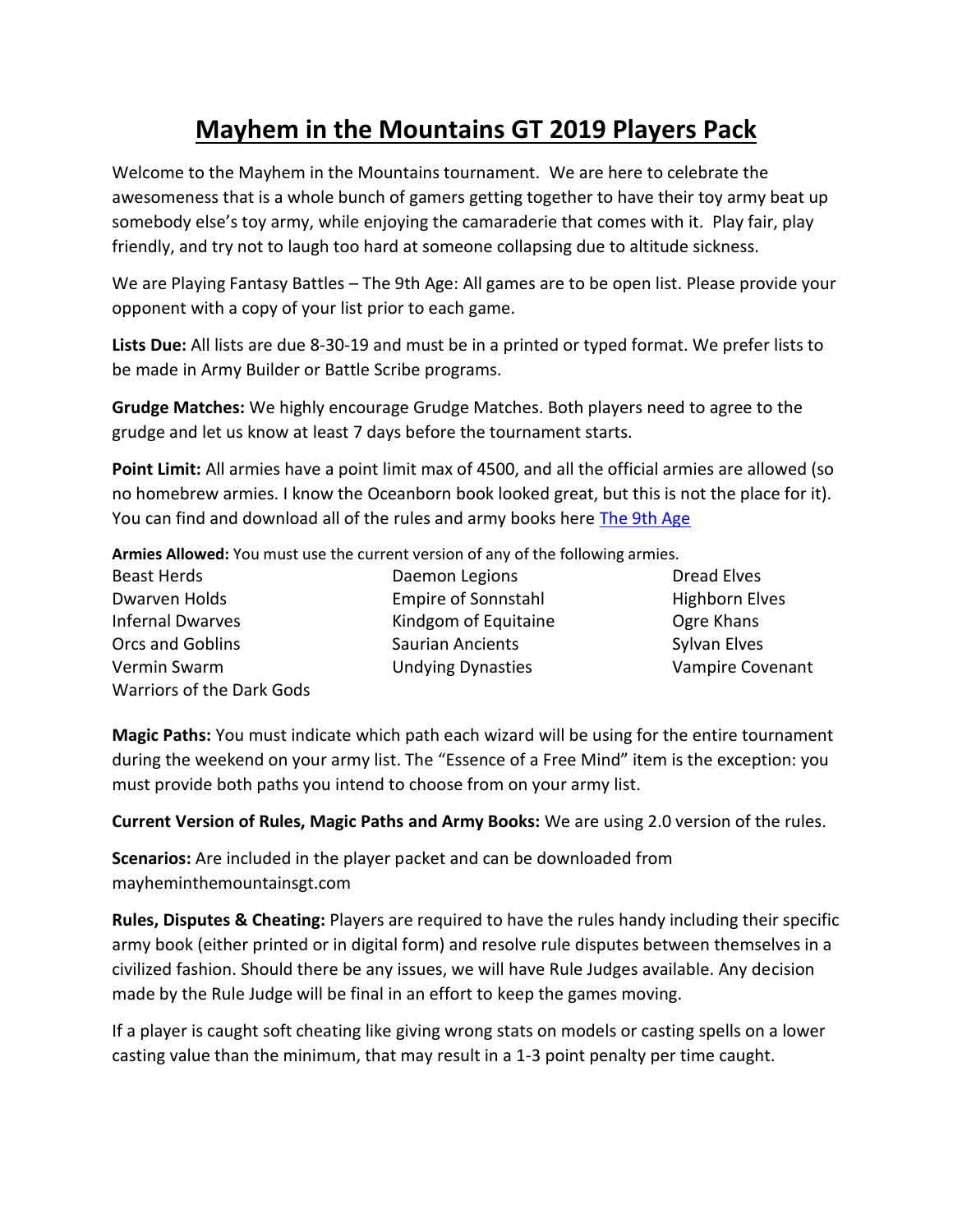If a player is caught hard cheating like using an item they do not have on their list, casting spells they do not have, moving models out of turn or adding dice to a roll while ther opponent is not looking that will be a 5 point penalty for the first time and an auto 0-20 for the final score if caught again on same game.

Call a judge right away for any issues with cheating and the judges will be a fair as possible when considering all cheating allegations bur remember cheating must be proven to have a penalty accessed. Let's all play to have fun and avoid any instance that could be considered cheating.

**We are Playing by WYSIWYG Rules:** In general, the models in your army should be easily identifiable as the unit they represent. It is especially important that any models you are using could not easily be mistaken as another unit in your army (so no using skeletons as zombies in your Vampire Covenant army, for example).

**Moves and Game Phases:** All moves made are final once a player starts moving another unit, unless permission is given by your opponent. If you forget a phase, you cannot go back and do that phase without explicit permission given by your opponent. This is to ensure that there is no foul play.

**Painting Requirements:** Tabletop 3 color standard painting is highly encouraged but not required. Players can not win the Overall Champion award without a fully painted and based army.

**Game Victory Scoring:** All scoring will be done according to the guidelines in the [9th Age](https://www.the-ninth-age.com/index.php?simple-page/&s=4dd288462a3992b16d519d7f414d535b9c67496f)  [Rulebook.](https://www.the-ninth-age.com/index.php?simple-page/&s=4dd288462a3992b16d519d7f414d535b9c67496f)

**Required Equipment for All Players:** All players must have the following equipment in order to play. We will not be providing any of this equipment.

9th Age rulebook – printed or digital form Your army book – printed or digital form A copy of your list for your opponents to review. 4500 point army Dice Tape Measure

While not necessary, the printable magic cards available on [The 9th Age](https://www.the-ninth-age.com/index.php?simple-page/&s=4dd288462a3992b16d519d7f414d535b9c67496f) can help you organize your magic phase and limit confusion throughout the tournament. We highly recommend that you bring copy of the cards or another printed version for each path you intend to use.

Sylvan Elves players need to bring their own forest. They should be no larger than 27 cm by 19 cm or for us non-metric system Americans 10.5 in by 7.5 in.